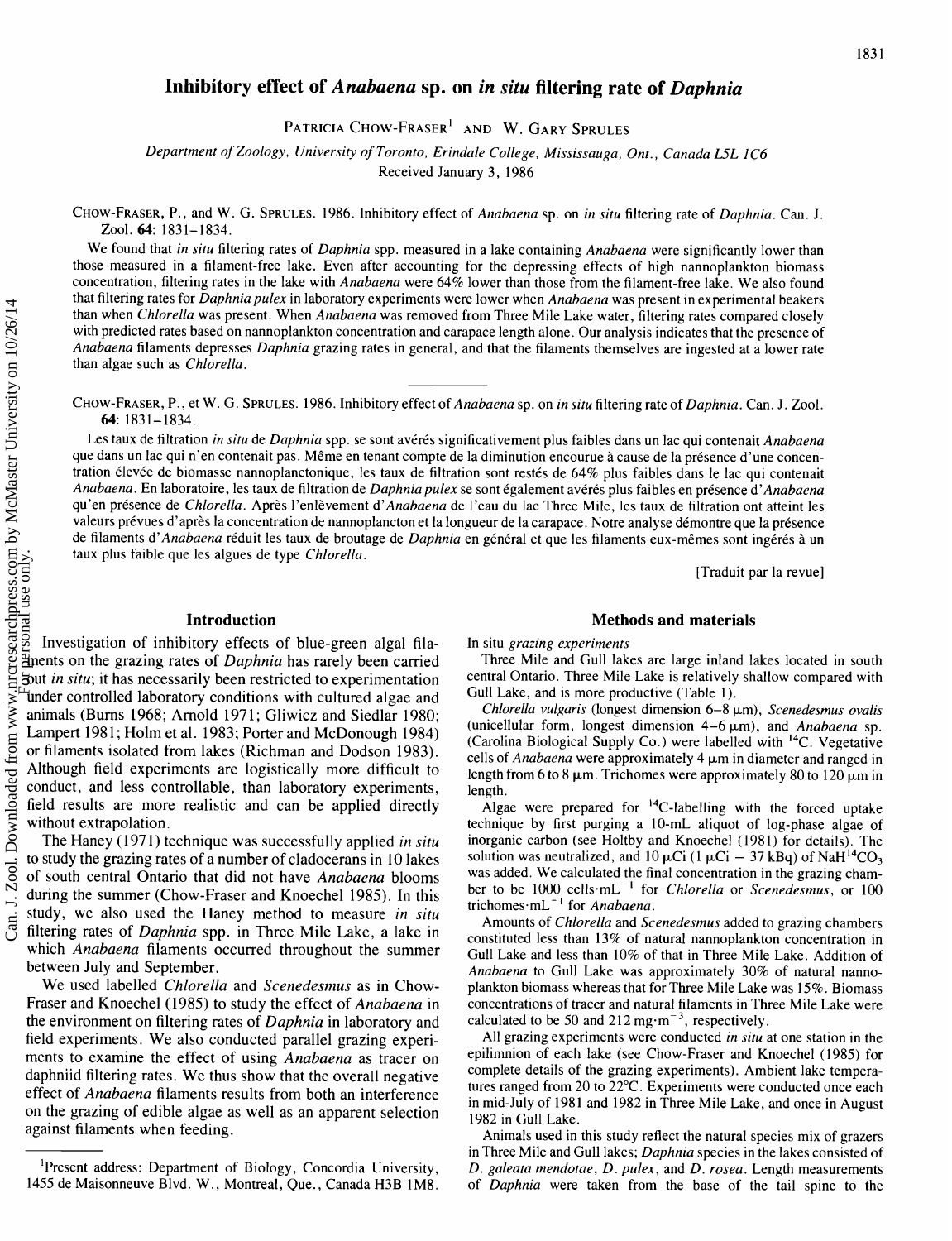TABLE 1. Description of study lakes

|                              | Surface area<br>$(km^2)$ | Mean depth<br>(m) | Chl $a$<br>$(mg·m-3)$ | Phytoplankton biomass concentration |                     |                         |  |
|------------------------------|--------------------------|-------------------|-----------------------|-------------------------------------|---------------------|-------------------------|--|
|                              |                          |                   |                       | $0 - 10 \mu m^*$                    | $10 - 30 \,\mu m^*$ | Blue-green<br>filaments |  |
| Three Mile Lake<br>Gull Lake | 7.9<br>9.9               | 3.5<br>9.9        | 7.5<br>1.8            | 56.5<br>23.2                        | 125.7<br>133.3      | 211.9<br>1.2            |  |

NOTE: Biomass concentrations of phytoplankton are in mg·m<sup>-3</sup> (mass estimated from geometric solids presuming a specific gravity of 1). Chl *a* value is the **mean summer value taken from Zimmerman et al. (1983) and Ontario Ministry of Natural Resources (Minden, Ontario, unpublished data). \*Longest linear dimension.** 

|                  | Algal tracer            | n   | Slope | <b>SE</b> | Intercept SE      |      | $r^2$ | P      |
|------------------|-------------------------|-----|-------|-----------|-------------------|------|-------|--------|
| Three Mile Lake  | Chlorella               | 157 | 1.22a | 0.20      | 0.47h             | 0.04 | 0.20  | 0.0001 |
|                  | <b>Scenedesmus</b>      | 115 | 1.65a | 0.27      | 0.41 <sub>b</sub> | 0.04 | 0.26  | 0.0001 |
|                  | Chlorella + Scenedesmus | 272 | 1.30  | 0.15      | 0.43              | 0.03 | 0.22  | 0.0001 |
|                  | Anabaena                |     | 1.80a | 0.45      | 0.54h             | 0.10 | 0.44  | 0.0258 |
| <b>Gull Lake</b> | <b>Scenedesmus</b>      | 10  | 2.01a | 0.65      | 1.06c             | 0.08 | 0.65  | 0.0047 |
|                  | Anabaena                | 11  | 2.13a | 0.35      | 0.66d             | 0.04 | 0.77  | 0.0001 |

 $T_{\rm B}$   $T_{\rm C}$  2. Comparison of regression statistics for in situ experiments

NoTE: The regression equations relate log filtering rate (mL·d<sup>-1</sup>) to carapace length (mm). Slope and intercept values followed by the same letter are statistically homogeneous  $(P > 0.05)$  according to an analysis of covariance.  $P < 0.05$  (last column) indicates that the slope in that row is significantly **different from zero.** 

anteriormost point of the carapace, along the long axis of the body (referred to as "carapace length" in this study). Daily zooplankton filtering rate was calculated as in Chow-Fraser and Knoechel (1985).

Four-metre integrated phytoplankton samples were collected with a polyethylene hose (inner mouth diameter 1.5 cm; see Chow-Fraser and Knoechel (1985)) at the same station at which grazing experiments were conducted in each lake. Algae were identified and enumerated as described in Chow-Fraser and Knoechel (1985).

#### Laboratory experiments

We conducted four laboratory experiments to evaluate the effect of different tracer species on grazing rate measurements under controlled conditions. In these experiments we used D. pulex, captured from Three Mile Lake, that had been maintained in culture for 2 months. Approximately 35 animals, ranging in size from  $0.7$  to  $2.5$  mm were placed overnight in 1 L of  $0.45 \mu m$  filtered lake water before the grazing experiments.

We placed unlabelled Anabaena in two beakers and unlabelled Chlorella in two others. Daphnia were acclimated in experimental beakers for 1 h. We then added <sup>14</sup>C-Chlorella to one of the Chlorella beakers and to one of the Anabaena beakers. Similarly <sup>14</sup>C-Anabaena was added to the other Chlorella and Anabaena beakers. Both species of labelled and unlabelled algae were added in equal biomass concentrations to each experimental beaker so that the final concentration in each approximated the equivalent of  $2 \times 10^4$  Chlorella cells $mL^{-1}$ . We assumed that one Chlorella cell has a biovolume of  $200 \mu m<sup>3</sup>$  (a sphere with an approximate diameter of 7  $\mu$ m) and that one Anabaena filament has 100 cells each of equivalent spherical diameter to a Chlorella cell. Animals grazed for 15 min and were processed as in the field grazing experiments.

We conducted a laboratory experiment to test directly for the adverse effect of filaments by removing Anabaena from Three Mile Lake water before grazing. Daphnia g. mendotae, D. pulex, and D. dubia were collected with a vertical townet (130- $\mu$ m mesh) from the epilimnion of Three Mile Lake and transported in filtered lake water  $(64-\mu m$  mesh Nitex screen) to a field laboratory. Anabaena were removed by filtering lake water serially through Nitex screens (from 130 to 53  $\mu$ m); subsequently we examined the water microscopically to ensure that most of the filaments had been removed. This procedure did not apparently affect the concentration of nannoplankton in the treated water since the amount of algae  $\leq$ 30  $\mu$ m in the treated and untreated water was 255 and 264 mg $\cdot$ m<sup>-3</sup>, respectively.

Twenty-five Daphnia of different species and sizes (chosen to include a range in size from 0.70 to 2.00 mm) were added to 1 L of this filtered water; only animals judged to be actively swimming were chosen for the experiment. The temperature of "filtered" lake water was similar to that of ambient lake water (22°C). Animals were acclimated for approximately 1 h in the beaker before grazing. Labelled Scenedes*mus* (approximately 20 mg $\cdot$ m<sup>-3</sup>) was then added to the container and animals were allowed to feed for 15 min. Other details of the grazing experiment were as described for in situ experiments.

#### Statistical analyses

Chow-Fraser and Knoechel (1985) found no statistical differences among filtering rates of several species of Daphnia. Therefore, species were combined in this study to increase sample sizes for regression analyses. Data from 13 Chlorella experiments, 10 Scenedesmus experiments, and 2 Anabaena experiments from Three Mile Lake were combined for respective regression analyses. Data from two each of Anabaena and Scenedesmus experiments from Gull Lake were likewise combined for regression analyses.

Least-squares regression equations relating filtering rate to carapace length (Sokal and Rohlf 1981) were computed for both field and laboratory data. We then used an analysis of covariance to determine statistical similarity among slopes and intercepts for the regression equations (using a procedure in Statistical Analysis Systems, Ray 1982).

### **Results**

Since filtering rate (FR) of *Daphnia* varies with body length (L) (McMahon and Rigler 1965; Burns and Rigler 1967), we present our *in situ* grazing rates as a function of carapace length (Table 2). Regardless of the tracer used in Three Mile Lake and Gull Lake, slopes of the regression equations were statistically homogeneous, even though numerically they ranged from 1.22 to 2.01. The intercepts, however, were more variable.

Intercepts for Three Mile Lake regression equations were statistically homogeneous (P > 0.05), whether *Chlorella* or *Scenedesmus* was used as the tracer. The intercept of the Gull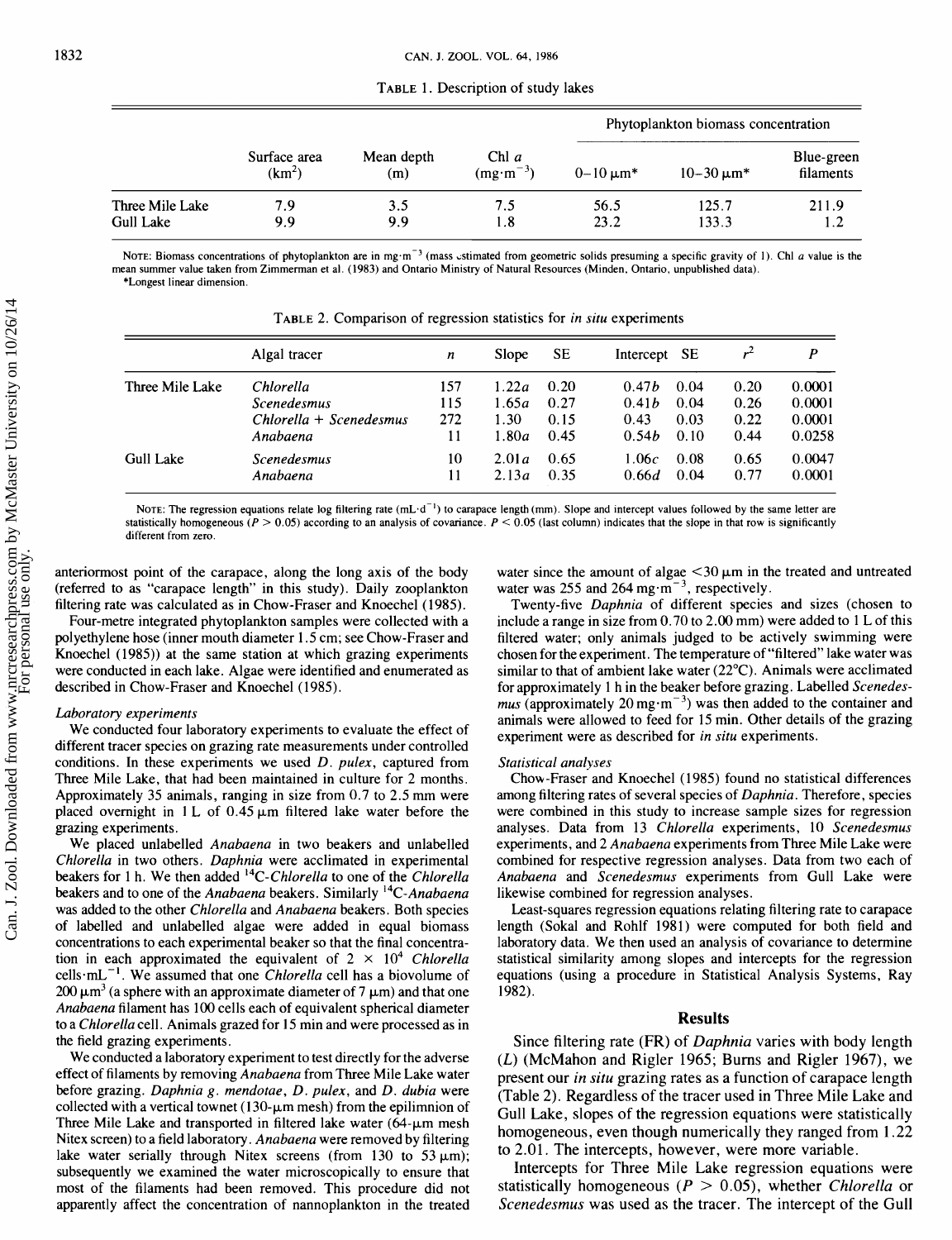**TABLE** *3.* **Comparison of regression statistics for laboratory experiments** 

|              | <b>CHOW-FRASER AND SPRULES</b> |                                                                         |    |       |       |                   |       |       |        |  |  |
|--------------|--------------------------------|-------------------------------------------------------------------------|----|-------|-------|-------------------|-------|-------|--------|--|--|
|              |                                | TABLE 3. Comparison of regression statistics for laboratory experiments |    |       |       |                   |       |       |        |  |  |
| Expt.<br>No. | Algal species<br>in beaker     | <b>Tracer</b><br>species                                                | n  | Slope | SE    | Intercept         | SЕ    | $r^2$ | P      |  |  |
|              | <i>Chlorella</i> only          | Chlorella                                                               | 35 | 1.19a | 0.240 | 0.70 <sub>b</sub> | 0.058 | 0.45  | 0.0001 |  |  |
| 2            | $Chlorella + Anabaena$         | Anabaena                                                                | 34 | 0.86a | 0.425 | 0.31c             | 0.070 | 0.11  | 0.0500 |  |  |
| 3            | Chlorella + Anabaena           | Chlorella                                                               | 32 | 1.49a | 0.361 | 0.46d             | 0.096 | 0.34  | 0.0002 |  |  |
| 4            | Anabaena only                  | Anabaena                                                                | 35 | 1.18a | 0.350 | 0.19e             | 0.100 | 0.26  | 0.0002 |  |  |

Note: The regression equations relate log filtering rate (mL·d<sup>-1</sup>) to carapace length (mm). Slope and intercept values followed by the same letter are statistically homogeneous  $(P > 0.05)$  according to an analysis of covariance.  $P < 0.05$  (last column) indicates that the slope in that row is significantly **different from zero.** 

Lake - *Scenedesmus* equation, however, was statistically higher than that for the Three Mile Lake - *Scenedesmus*  equation ( $P < 0.01$ ), indicating that a 1-mm Gull Lake animal would filter 11.5 mL $\cdot$ d<sup>-1</sup> compared with 2.6 mL $\cdot$ d<sup>-1</sup> for a Three Mile Lake animal.

One reason for the lower intercept for Three Mile Lake relative to Gull Lake may be the higher nannoplankton biomass in Three Mile Lake since filtering rate varies inversely with nannoplankton concentration (Geller 1975; Chisolm et al. 1975). Accounting for high nannoplankton concentrations by using Chow-Fraser and Knoechel's (1985) empirical relationship between filtering rate, carapace length, and nannoplankton concentration **(Eq.** 3 in their study) yields a mean filtering rate of  $7.5$  mL·d<sup>-1</sup> for a 1-mm animal in Three Mile Lake. This is still higher than the 2.7 mL·d<sup>-1</sup> (using combined equation, Table 2) typical of the Three Mile Lake animals, and it is our contention that this 60% reduction in filtering rate is due to high *Anabaena*  concentrations in Three Mile Lake.

To test this directly, we removed filaments from Three Mile Lake water before conducting a laboratory grazing experiment. We used freshly caught *Daphnia* from Three Mile Lake to make the experiments more realistic. Regression of filtering rate against carapace length for this experiment yielded the following regression equation:

#### $[1]$  log FR = 2.11 ( $\pm$ 0.809) log L + 0.82 ( $\pm$ 0.190)

 $(r^2 = 0.20; P = 0.02;$  numbers in parentheses are standard errors). This slope was statistically homogeneous with those in Table 2 for Three Mile Lake ( $P = 0.25$ , analysis of covariance). The higher intercept, however, means that a 1 .O-mm *Daphnia*  would filter  $6.6 \text{ mL} \cdot \text{d}^{-1}$ , a value more consistent with the 7.5 mL $-d^{-1}$  predicted above for filament-free water with the same nannoplankton concentration, but still 144% higher than the 2.7 mL-d-' typical of Three Mile Lake *Daphnia.* This provides further evidence that filaments in Three Mile Lake are responsible for reduced *in situ* daphniid grazing rates.

We next conducted a series of field experiments to study the effect of using *Anabaena* as tracer since we wished to determine whether or not filaments could be ingested at the same rate as *Chlorella* or *Scenedesmus.* In Three Mile Lake, intercepts of filtering rate regressions measured with 14c-labelled *Anabaena*  were statistically similar to those measured with labelled *Scenedesmus* and *Chlorella* (Table 2); however, in Gull Lake the *Anabaena* intercept was statistically lower than that determined with labelled *Scenedesmus.* Since these results were discrepant, we conducted four laboratory experiments to further examine the effect of using *Anabaena* as tracer under controlled experimental conditions (Table 3).

Experimental treatment did not affect the slopes of the filtering rate – length regression equations (Table 3,  $P = 0.10$ ). However, in identical environments with respect to unlabelled algae, intercepts were statistically lower when labelled *Anabaena* was used than when labelled *Chlorella* was used (expt. 1 compared with expt. 2; expt. 3 compared with expt. 4), indicating that *Daphnia* handle and ingest *Anabaena* filaments at lower rates than *Chlorella.* The intercept for expt. 1 was significantly higher than that for expt. 3; filtering rates in the absence of *Anabaena* filaments in lake water are 74% higher. Thus filaments interfered with the grazing of edible algae such as *Chlorella,* and this is entirely consistent with the 58% increase in filtering rate in our filament-removal experiment (Eq. 1). These results substantiate the observations of others that blue-green filaments cause a mechanical inhibition of filtering rates (Burns 1968; Gliwicz and Siedlar 1980; Porter and McDonough 1984).

The difference in intercepts between expts. 2 and 3 is further evidence that filaments were processed at lower rates than were *Chlorella,* given identical environments with respect to algal concentration and composition. Filtering rates measured in expt. 3 reflect the mechanical inhibition of the rate of grazing on other algae caused by *Anabaena* whereas those measured in expt. 2 reflect the grazing rate using *Anabaena* as tracer. As would be expected, the intercept for expt. 4 is lowest overall since it reflects the combined effect of mechanical inhibition as well as the lower grazing rate when using *Anabaena* as tracer.

# **Discussion**

Although slopes of filtering rate  $-$  length regressions for *Daphnia* were the same in Three Mile and Gull lakes, intercepts were consistently lower in Three Mile Lake. This indicates that, for a given-sized *Daphnia, in situ* filtering rates are lower in Three Mile Lake than in Gull Lake. We have provided four lines of evidence that the presence of *Anabaena*  filaments is the cause of this inhibition. First, *in situ* grazing rates measured with labelled *Scenedesmus* in Three Mile Lake were statistically lower than those measured with the same tracer species in Gull Lake (Table 2). Second, *in situ* grazing rates in Gull Lake were lower when *Anabaena* was used as tracer than when *Scenedesmus* was used. Third, we found that when *Anabaena* were removed from Three Mile Lake water, filtering rates increased by 144%. Fourth, we found that filtering rates of *D. pulex* in laboratory experiments were lower in the presence of *Anabaena.* The only evidence not consistent with this explanation is the observation that *in situ* Three Mile Lake filtering rates were not lower when *Anabaena* was used as a tracer (Table 2); we have no explanation for this.

The presence of *Anabaena* in lake water appeared to have a twofold effect on the grazing rate of *Daphnia.* It interfered with the rate of filtering edible algae such as *Chlorella.* In addition, grazing rates measured with labelled *Anabaena* were lower than